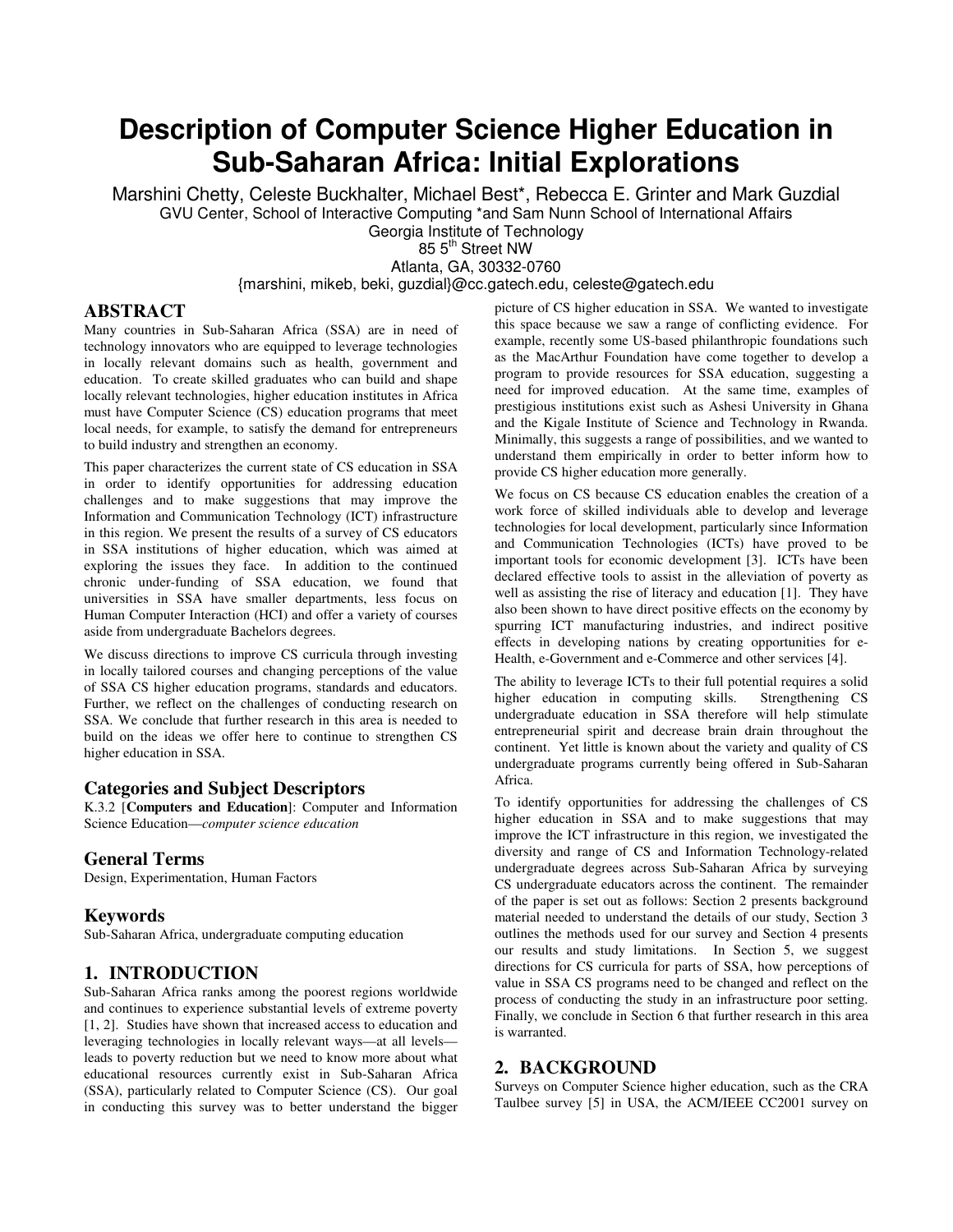curriculum [6], the National Science Foundation in the USA [7] have largely been conducted in westernized countries to uncover trends in undergraduate and graduate CS higher education. In Canada, Statistics Canada, has compiled information on major fields of study including Computer Science [8] and elsewhere crossing-cutting international surveys conducted to influence CS related curricula in Europe, South America, North America and Asia exist, e.g. [9].

In general, fewer surveys of SSA higher education exist and of those that do tend to focus on one country or higher education in Africa in general. Those few studies focusing on CS are usually of one country in Africa, e.g., studies examining learning styles of CS students in a South African university [10], on transitioning from high school to first year CS [11] also in a South African university. However, to date no studies have been conducted to compare CS higher education across different countries in SSA.

Our work seeks to fill this gap with an initial snapshot of CS higher education in SSA, specifically to draw inferences about undergraduate CS curricula across this region.

## **2.1 Higher Education in Africa**

Before discussing the details of the survey we conducted, it is necessary to set the context of higher education in Africa and why there is a need for research in this area.

Building local capacity in developing nations requires a pool of skilled and knowledgeable individuals who understand country needs and innovate in an increasingly global knowledge economy. Thus supporting higher education in the global south is paramount [12]. Yet, in Sub-Saharan Africa, higher education suffers from low enrollment rates and lack of resources such as qualified staff and faculty, equipment and poor access to information such as journals and the internet [13, 14]. Additionally, retaining existing qualified faculty with competitive salaries is often beyond the means of most institutes in this region. General difficulties in using ICTs for education also exist, e.g., dealing with students entering university with limited computer knowledge [15]. Because of the often inadequate and poorly resourced institutes available locally, 1 out of every 16 students going onto tertiary studies in Sub-Saharan Africa does so abroad [16]. Further complicating the problems in higher education in Africa, most curricula are based on European and US equivalents and may not be entirely relevant for local needs.

Foreign aid organizations, religious institutions, international organizations such as the World Bank and UNESCO and private foundations such as the Partnership for Higher Education in Africa and universities have all at one time invested money to improve higher education in Africa. Funding bodies have generally tried to address the lack of resources problem by providing basic teaching materials, buildings and computing equipment. Additionally, external organizations have sponsored staff and student development initiatives for study abroad programs and for attending international conferences [13]. In the 1990's, foreign support for higher education in African shifted focus dramatically to support basic instead of higher education, a move led by the World Bank [17, 18]. The shift of aid inhibited the growth of many higher education institutes on the continent. In recent years, after realizing that investing in human capital is the key to economic growth, funding bodies have once again made a commitment to invest in higher education in Africa.

Many examples of interventions in higher education in Africa involve distance and online education [19, 20]. Since distance education extends the reach of education to those who may not be able to attend a traditional university, it was seen as a solution to help under resourced universities. However, given the technologies and local support mechanisms need for successful distance education [21], this method may not be cost-effective in poor infrastructure scarce settings. Examples of successful distance education initiatives include the University of South Africa (UNISA), one of the largest distance education universities in the world, servicing much of Africa [22]. For most courses UNISA uses paper based correspondence and/or local support one possible reason for its continued success in Africa where many people in Africa are still without access to ICTs.

The African Virtual University (AVU), another distance education initiative, was first started as a standalone virtual university by the World Bank, offering courses and degrees online [19, 22]. However, the technologies used to deliver the content were expensive and unreliable in the target countries and providing local support for the AVU added to overheads. AVU has since converted to a model which focuses on providing supplementary materials for existing courses at various institutes and only offering standalone CS degree in attempts to boost CS graduates on the African continent. Researchers have also studied the use of both online and face to face learning [23] and how interaction with students from other countries can enrich e-Learning experiences [24].

Other initiatives to improve higher education in Africa have focused on building local capacities, for example, NetTel@Africa [25] trains policy makers, regulators and academic institutions through e-learning courses and fosters regional networks of institutions. Similarly, the African Virtual Open Initiatives (AVOIR) [26] has created a regional network of universities in mostly Southern Africa to promote and develop open source software for education. Others focus on creating digital libraries to create repositories of academic material that can be distributed not only by the internet but also on CD-ROMs [27]. Researchers have also investigated gender in higher education in Africa, for example, investigating how women in ICT programs view their roles and seek employment [19].

Industry is also interested in building capacity in less developed countries through investing in higher education, particularly in SSA. For example, Cisco offers both network training academies and internet training centers in effort to help bring more people into the global ICT and knowledge economy [28].

Generally, initiatives supporting higher education in Africa aim to increase the output of skilled graduates. For countries to advance technologically, skills in using, developing and maintaining ICTs are crucial [3]. To this end, quality CS programs are needed and undergraduate curricula may have to be tailored for local needs [29].

However, less research has been conducted on what kinds of CS curricula changes may be important in Africa or how to implement these – one example of an initiative is Project Kane at Carnegie Mellon University [30]. In this project, CMU collaboratively developed a robotics course with professors from a private university called Asheshi university in Accra, Ghana. This course was designed to allow students to broaden their perception of CS and engage in hands-on activities while learning skills in an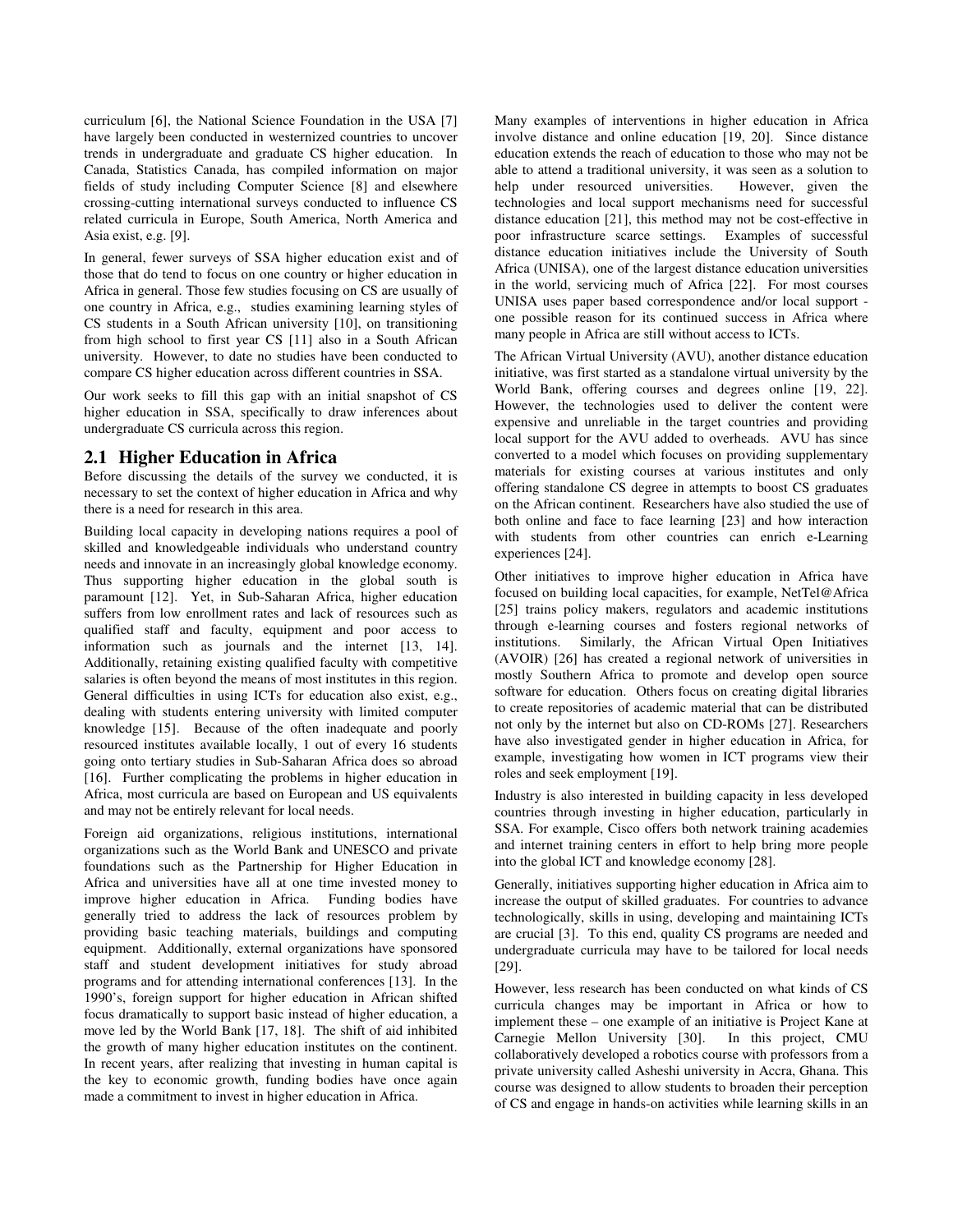area not usually taught in Asheshi. Students were enthusiastic about the course and although a more fully developed robotics course was not deemed feasible, the need for students to work on locally relevant problems and a suitably supportive curriculum became evident. Similar initiatives on a larger scale may help uncover the right skills to teach to provide CS graduates with entrepreneurial skills for example. The question then becomes what is the current state of CS higher education in SSA and what are the needs for CS curricula in this region.

# **3. METHOD**

To begin achieving our research goal, we conducted a survey of undergraduate CS higher education departments in Sub-Saharan Similar studies using survey methods have been conducted to assess what computers can offer schools in Africa [34] and to understand what kinds of PhD program offerings exist in Sub-Saharan Africa universities across fields [35]. Most similar to our regional multi-institution survey in terms of logistics is the African Tertiary Institution Connectivity Survey (ATICS) conducted in 2004 to determine internet infrastructure amongst African universities [36].

In addition to the survey, we attended several meetings with professors and dignitaries from Ghana, South Africa, Liberia, Tunisia and Rwanda to gather informal information about CS higher education in the SSA region.

# **3.1 Survey Instrument**

Our survey consisted of 20 questions, following formatting suggested by Fowler Jr. [37] with a mixture of closed and openended questions. Several survey formats were made available (email/online/plain text) since it was anticipated that internet connectivity in the regions we were targeting was low [36]. Since the primary medium of instruction in SSA, tends to be in European languages such as French, Portuguese and English [38], a legacy of the colonial era, we decided to deploy the survey in multiple languages. Because English tends to be a preferred medium of instruction in much of SSA [39] and there are more Francophone countries than Portuguese speaking countries in SSA, we deployed French and English versions of the survey.

The survey content was developed after a meeting with the project team members to identify information most relevant to a study on undergraduate Computer Science programs. Questions were designed to elicit information on the types of programs being offered, teaching materials used and subjects taught; on the number and background qualifications of the staff teaching undergraduate CS; on students attending these programs, their numbers, the male/female ratio and the path for them post graduation as well as the department facilities available for use by the students. For instance, we asked:

*What is your role in your institution? (Please mark the most appropriate description):* 

*Department Head* 

*Lecturer* 

*Professor* 

*Instructor* 

*Administration Staff* 

*Other (Please specify).* 

Open-ended questions were composed in order to uncover the respondents' opinions positive and negative aspects of the existing Computer Science programs, facilities and resources that are needed, obstacles faced, whether collaboration with a US institute would be beneficial and for any pointers to relevant reference material and additional contacts who might be interested in completing the survey. For example, we asked:

*How have the curricula for the undergraduate computing programs been shaped to meet local country needs, if at all? If you were to implement changes to the curricula, what would these be and why?* 

# **3.2 Recruitment**

Since no pre-existing contact lists for Computer Science and related departments in SSA exists, we compiled our own list from the World Wide Web, a non-trivial task. For each university in Sub-Saharan Africa on a list compiled by the United Nations Educational, Scientific and Cultural Organization (UNESCO) [40], we visited their website for contact information and information about CS undergraduate degrees.

We also used the United Nations defined regions of Africa to group our deployment efforts. Since North Africa is more economically stable and established than other regions in SSA, we decided to exclude this region from our survey, focusing the survey on four regions West, East, Middle and Southern Africa. We supplemented the contact information harvested from the web, with contact information from personal contacts in Africa.

Emails were deployed between October 2006 and December 2006 over a 6 week period to approximately 350 educators in SSA and posted to two online forums for education in SSA. Many emails that we sent out bounced and we estimate that between 50-80 emails failed to be delivered to recipients. Participation in the survey was voluntary and no incentives were provided to respondents. Since there were no explicit rewards for participation it is likely that those who responded have an interest in CS higher education in SSA and overcoming challenges associated with computing education in SSA.

# **3.3 Data Analysis**

In total, we received 44 replies. Of these, 2 responses were empty and were discarded. Of the remaining 42 responses, 2 were from the same individual who had completed part of the survey in one response and part in a second response – these responses were combined. 1 response from South Africa was discarded because it was for a graduate institute in CS higher education which was beyond the scope of this survey. Therefore only 40 responses were valid and analyzed, representing 29 unique institutions in 15 different countries.

Quantitative data was analyzed using descriptive tests. Since participants were permitted to skip questions for which they did not want to provide a response to, many of our responses are partially completed surveys. Due to the low number of responses, instead of discarding partially completed responses, we included as many data points per question as possible. For responses from the same institution, the average response was used and if no average could be computed, the responses were not used in analysis. To highlight this peculiarity in analysis, we indicate sample sizes wherever we report the percentages in the paper.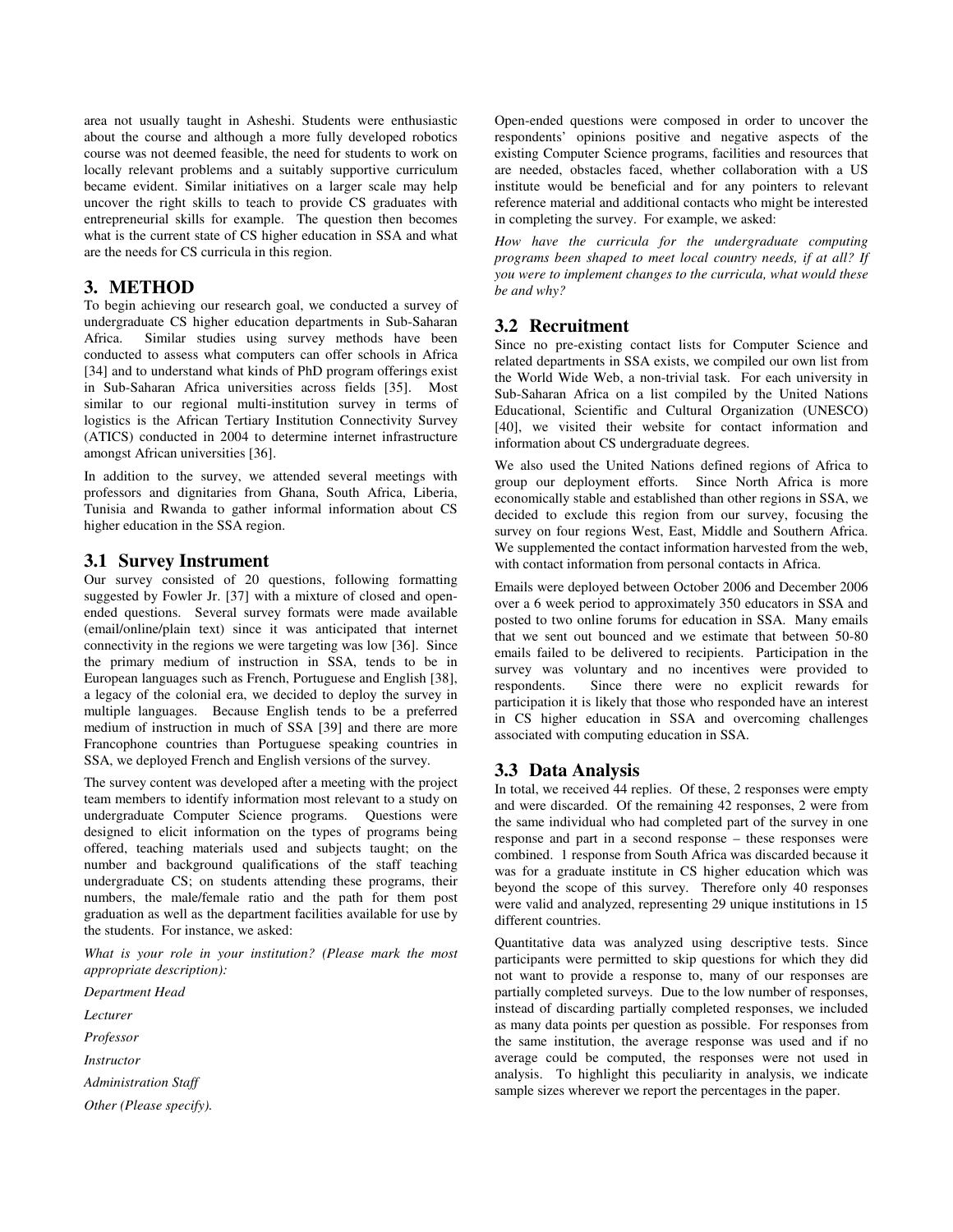From Figure 1, it becomes obvious that the responses were mostly from Southern Africa, only two of which were not from South Africa. Since our results were sometimes skewed towards South Africa which has a fairly well developed economy (for instance the GDP of South Africa is at least four times higher than the average GDP of Africa [2]) and an advanced educational system, we decided to analyze the South African results separately where appropriate from the rest of the results to paint a clearer picture of SSA CS higher education.

Qualitative data was analyzed by coding the responses for the qualitative questions and grouping them into higher categories and higher themes.

## **4. RESULTS**

In this section, we report descriptive statistics from the responses received in the survey and on the qualitative responses form the



**Figure 1. Response breakdown by region: West Africa in purple, Middle Africa in red, East Africa in green and Southern Africa in blue.** 

Fifteen countries responded including Benin, Botswana, Ethiopia, Ghana, Kenya, Liberia, Nigeria, Rwanda, Senegal, South Africa, Swaziland, Tanzania, Togo, Zimbabwe and Uganda.

open ended questions.

#### **4.1 Demographics**

**Table 1. Role of respondents at their institutions (n=40).** 

| Department Head             | 27.5% |
|-----------------------------|-------|
| Professor                   | 12.5% |
| Lecturer                    | 45%   |
| Instructor                  | 2.5%  |
| <b>Administration Staff</b> | $0\%$ |
| Other                       | 12.5% |

We chose to ask respondents about their role in their institution using terms as defined in the National Science Foundation report on Science and Engineering indicators [41] and common understandings of the terms as used in the USA. Thus "Department Head" refers to a faculty member with a PhD degree whose primary role is to run the department (on top of teaching and research obligations), "Professors" are senior faculty

members with a PhD degree, "Lecturer" and "Instructor" are used interchangeably to mean faculty members who have teaching and/or research responsibilities with a masters or PhD degree and "Administration Staff" are non-academic staff members in a department. We acknowledge that these terms may hold other meanings in SSA and this may have affected the responses survey participants chose.

As shown in Table 1, most of our respondents were lecturers in CS related undergraduate degrees (45%), the rest were a mixture of department heads (27.5%), professors (12.5%) and instructors (2.5%). Several respondents reported their role in their institution as "Other" (12.5%) to indicate that they were a department head as well as an instructor, a vice rector (also analogous to "chancellor" and "president"), an adjoint director (analogous to "associate director") and an associate professor.



**Figure 2**. **Number of Academic Faculty Teaching Computing Related Undergraduate Courses (n=28).**

#### **4.2 Staff**

Respondents reported fairly low numbers of academic faculty members teaching undergraduate computing related courses overall as shown in Figure 2. In total, 79% of respondents (n=28) reported that they had 20 or less faculty members overall in their departments. The two outliers indicating more than 50 academic faculty members in their departments were from institutions in South Africa – one from the university with the largest CS department in South Africa (UNISA) and one from a university which was a merger of several smaller institutions.



**Figure 3**. **Academic Faculty Qualifications (n=29).** 

Note, for this question, respondents could choose more than one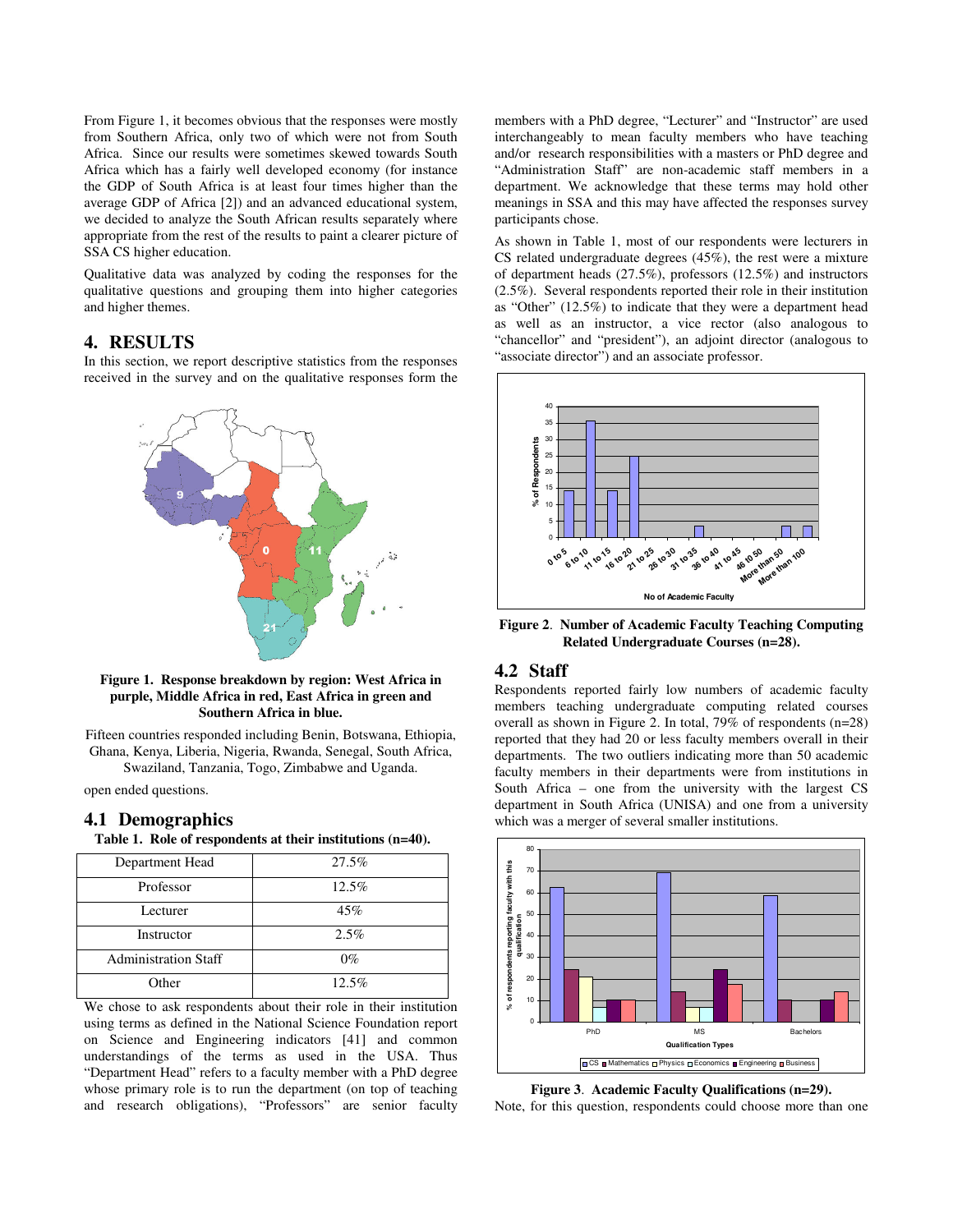option.

In terms of academic qualifications of faculty members (see Figure 3), slightly more respondents indicated a higher percentages of faculty members with CS masters degrees as opposed to PhD degrees. Various other degrees were indicated by 37.9% of respondents who chose the "Other" not shown in the graph. Qualifications constituting "Other" as indicated in an open response included higher national diploma in computer studies, lab technicians, certificates, PhD in mathematical statistics, PhDs in higher education, diploma in computer science, higher national diploma in computer science, PhD in Zoology and bachelor of science honors degrees. Thus these departments vary in qualifications for academic teaching faculty.

### **4.3 Students**

In terms of numbers of students in a department pursuing computing related undergraduate degrees (n=23), 68% of

| % of Female Students | % of Respondents |
|----------------------|------------------|
| At least $10\%$      | 47.6%            |
| At least 25 $%$      | 38.1%            |
| At least $50\%$      | $9.5\%$          |
| At least 75%         | $0\%$            |
| $100\%$              | $0\%$            |
| $\cap$ ther          | 1 R %            |

**Table 2. Percentage of students that are female (n=21).** 

respondents indicated that they had 150 or less students and 32% reporting more than 150 students. All the South African institutions indicated more than 50 students. For other countries, responses varied across the scale from some indicating less than 10 students to some indicating more than 500 students.

As seen in Table 2, most schools indicated that a quarter or less of their student population was female (86%). One school indicated that their female student population was 40% or less of the student body. Efforts to increase women in computing might be worthwhile to address this gap.

For the path of graduating students, most respondents indicated that at least a quarter of their students are hired by the government (64%) or do further studies at the university or in another country (72%). More than half of the respondents (56%) said that at least a quarter of their graduates are hired by international firms in another country.



**Figure 4**. **Path of Graduating Students (n=25).** 

Note that respondents could choose multiple options in this question. The legend indicates what percentage of students entered this career path as indicated by respondents.

56% of respondents gave open ended answers to the career paths of graduate students' question. South African respondents who chose "Other" reported that graduates go on to do research, start their own businesses, become entrepreneurs, go on to do an optional fourth year in the undergraduate degree or work for local companies in banking, business analysis, systems support, financial management or programming. Non-South African respondents in the open ended responses reported that graduates sometimes start their own businesses, which may involve sales and maintenance, are hired by the university or go on to do other international certifications or exams. One respondent indicated that they did not know where graduating students go, perhaps suggesting that not all universities track alumni information.

## **4.4 Facilities and Teaching Materials**

**Table 3. Types of teaching materials provided to students.** 

|                                             | <b>Rest</b><br>of<br><b>Respondents</b><br>$(n=15)$ | South<br>Africa $(n=9)$ |
|---------------------------------------------|-----------------------------------------------------|-------------------------|
| Printed notes created by<br>dept. or staff  | 73.3%                                               | 55.6%                   |
| Online notes (accessed by<br>worldwide web) | 33.3%                                               | 66.7%                   |
| <b>Textbooks</b>                            | 40%                                                 | 55.6%                   |
| Students purchase their own<br>textbook     | 53.3%                                               | 77.8%                   |
| Photocopies of text book<br>section         | 26.7%                                               | 33.3%                   |

When asked about the types of teaching materials that are provided for students, less of the South African institutes reported using printed notes compared to the rest of the respondents (see Table 3). Also, more of the South African institutes reported that students often purchase their own textbooks, and that online notes are provided. Given that South Africa has a higher GDP on average than the other countries surveyed, this may be because the internet infrastructure in this country is better developed.

|  |  |  |  |  | Table 4. Types of computing facilities provided for students. |
|--|--|--|--|--|---------------------------------------------------------------|
|--|--|--|--|--|---------------------------------------------------------------|

|                                                           | Rest of<br><b>Respondents</b><br>$(n=15)$ | South<br>Africa $(n=9)$ |
|-----------------------------------------------------------|-------------------------------------------|-------------------------|
| Computer labs in your<br>department                       | 80%                                       | 100%                    |
| Computer labs on the<br>university campus                 | 60%                                       | 55.6%                   |
| Students have their own<br>machines                       | 40%                                       | 77.8%                   |
| Internet café                                             | 33.3%                                     | 33.3%                   |
| Student email addresses are<br>provided by the university | 46.7%                                     | 77.8%                   |

For the types of facilities provided for undergraduate computing students shown in Table 4 (with non-mutually exclusive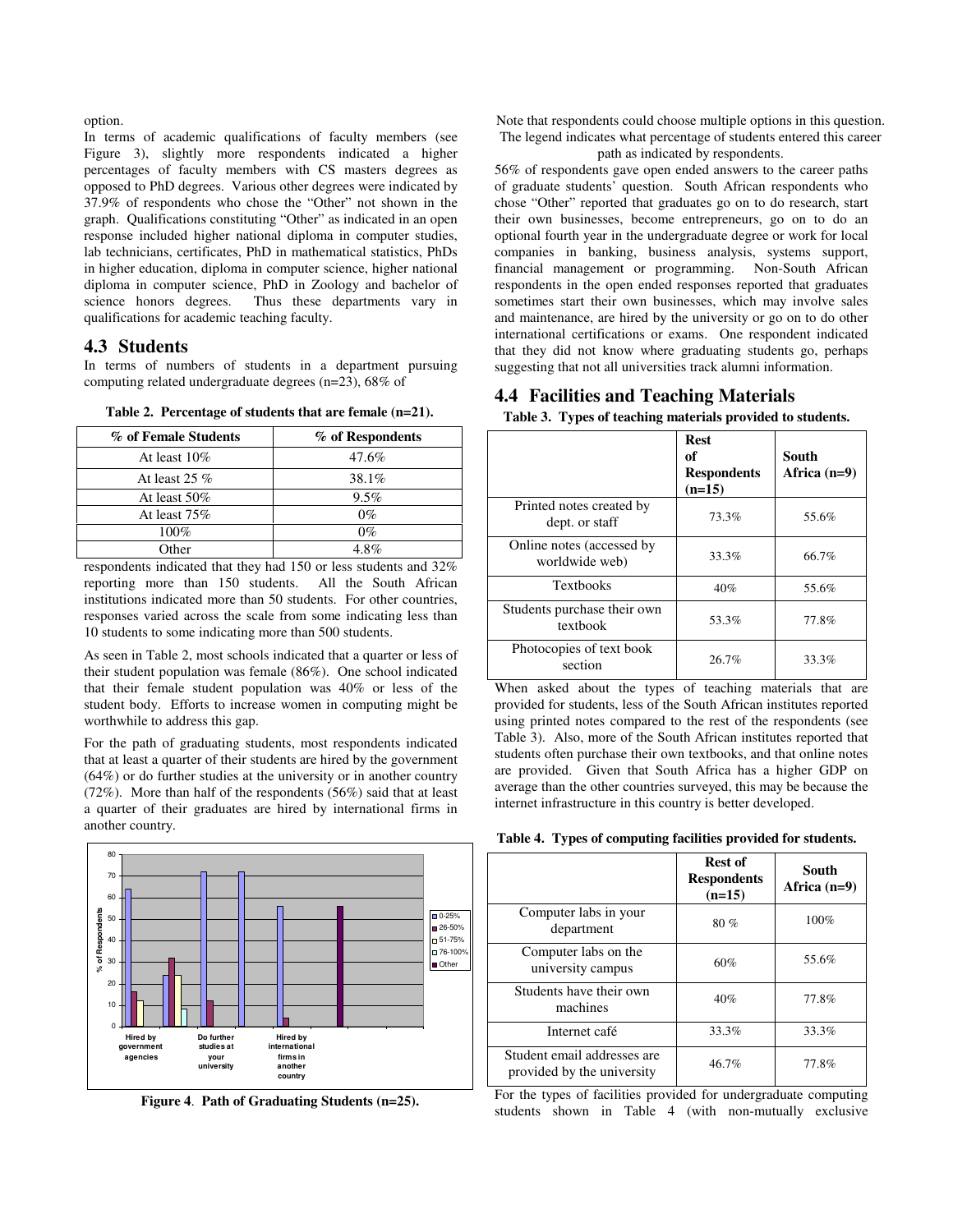categories), all the South African schools reported having computer labs in their department, as opposed to only 80% of schools in the West, East and the rest of Southern Africa. Further, 77.8% of schools in South Africa reported students having their own machines as opposed to only 33.3% of other schools. This difference may again illustrate the fact that South Africa may have better resourced universities in terms of internet connectivity and infrastructure, 77.8% of schools reported that email addresses are provided by the university compared to only 46.7% of schools in the rest of the surveyed regions.

**Table 5. Types of undergraduate computing programs offered.** 

|                                                              | Rest of<br><b>Respondents</b><br>$(n=14)$ | South<br>Africa $(n=9)$ |
|--------------------------------------------------------------|-------------------------------------------|-------------------------|
| Diploma in computer science                                  | 28.6%                                     | 22.2%                   |
| Diploma in information<br>technology                         | 21.4%                                     | 22.2%                   |
| Bachelors of science in<br>computer science                  | 57.1%                                     | 88.9%                   |
| Bachelors of science in<br>information technology            | $0\%$                                     | 44.4%                   |
| Bachelors of information<br>technology                       | 14.3%                                     | 22.2%                   |
| Cisco networking<br>management and<br>administration program | 50%                                       | 22.2%                   |
| Other                                                        | 28.6%                                     | 55.6%                   |

In the "Other" category, South African respondents mentioned that students use wireless networks on campus and may use offcampus computing facilities, including network access in student housing. One non-South African respondent commented that very few students have their own machines and not all students have email addresses provided by the university. This points to the variation in infrastructure in South Africa as compared to other parts of SSA.

## **4.5 Degrees and Programs Offered**

The types of programs offered are shown in Table 5. Perhaps the most interesting finding here is that in the countries other than South Africa, half of the schools that responded offer a Cisco program in network management and administration, compared to only 22.2% of schools in South Africa offering this program. This might indicate more of a need for this program in the other African regions. Further, 88.9% of South African universities reported offering a Bachelors of Science degree in CS as opposed to only 57.1% of universities elsewhere.

In open ended responses, schools reported also offering degrees combining information technology and engineering and shorter 6 month-1 year basic studies in Computing which result in a certificate or diploma. Some schools also offer N+ and A+ certification courses in addition to bachelors degrees.

|                                                    | Rest of<br><b>Respondents</b><br>$(n=15)$ | South<br>Africa $(n=9)$ |
|----------------------------------------------------|-------------------------------------------|-------------------------|
| Computer Architecture                              | 73.3%                                     | 100%                    |
| Databases                                          | 86.7%                                     | 100%                    |
| Networking                                         | 100%                                      | 100%                    |
| Programming Languages and<br>Compilers             | 86.7%                                     | 100%                    |
| Software Engineering                               | 73.3%                                     | 100%                    |
| Theoretic computer science<br>(Algorithm analysis) | 80%                                       | 100%                    |
| <b>Operating Systems</b>                           | 86.7%                                     | 100%                    |
| Graphics                                           | 66.7%                                     | 88.9%                   |
| Human Computer Interaction                         | 26.7%                                     | 77.8%                   |
| Data Security/Cryptography                         | 46.7%                                     | 66.7%                   |
| Artificial Intelligence                            | 46.7%                                     | 88.9%                   |
| Educational technology                             | $0\%$                                     | $22.2\%$                |
| Other                                              | 73.3%                                     | 55.6%                   |

**Table 6. Subjects offered in undergraduate computing.** 

For the Bachelors of Science (BS) degree in Computer Science, 39.1% of all the respondents for this question (n=23) reported that the degree is only 3 years long, with 26.1% of respondents reporting the degree is 4 years long. 17.4% of respondents indicated that the Cisco degrees are 2-3 years and 4.3% said this degree was only 1 year long. Thus in general the standard BS in CS might be only 3 years.

Table 6 shows the range of subjects covered by undergraduate computing programs. Education technology is the least taught component according to respondents. In South Africa, HCI is taught by 77.8% of the respondents as compared to only 26.7% of the rest of the surveyed regions, pointing to a large gap in HCI in the rest of the regions. Strengthening this component of curricula seems to be a good focus particularly since HCI is crucial for building usable systems in often challenging conditions in infrastructure poor settings.

Other subjects mentioned by non-South African respondents in open responses were telecommunications applications, project managements, computer operation, computer maintenance and troubleshooting, web and mobile computing. The South African respondents who indicated the response of "Other" said that they taught subjects such as digital libraries, ethics, VR, web-based and cluster computing, parallel computing. Thus elsewhere in Africa apart from South Africa, respondents indicated that more basic computing skills were being taught.

#### **Table 7. Practical components of undergraduate computing (n=24).**

| Students participate in a practicum as part of<br>coursework                                         | 70.8% |
|------------------------------------------------------------------------------------------------------|-------|
| Students participate in internships with external<br>companies which are arranged by the institution | 41.7% |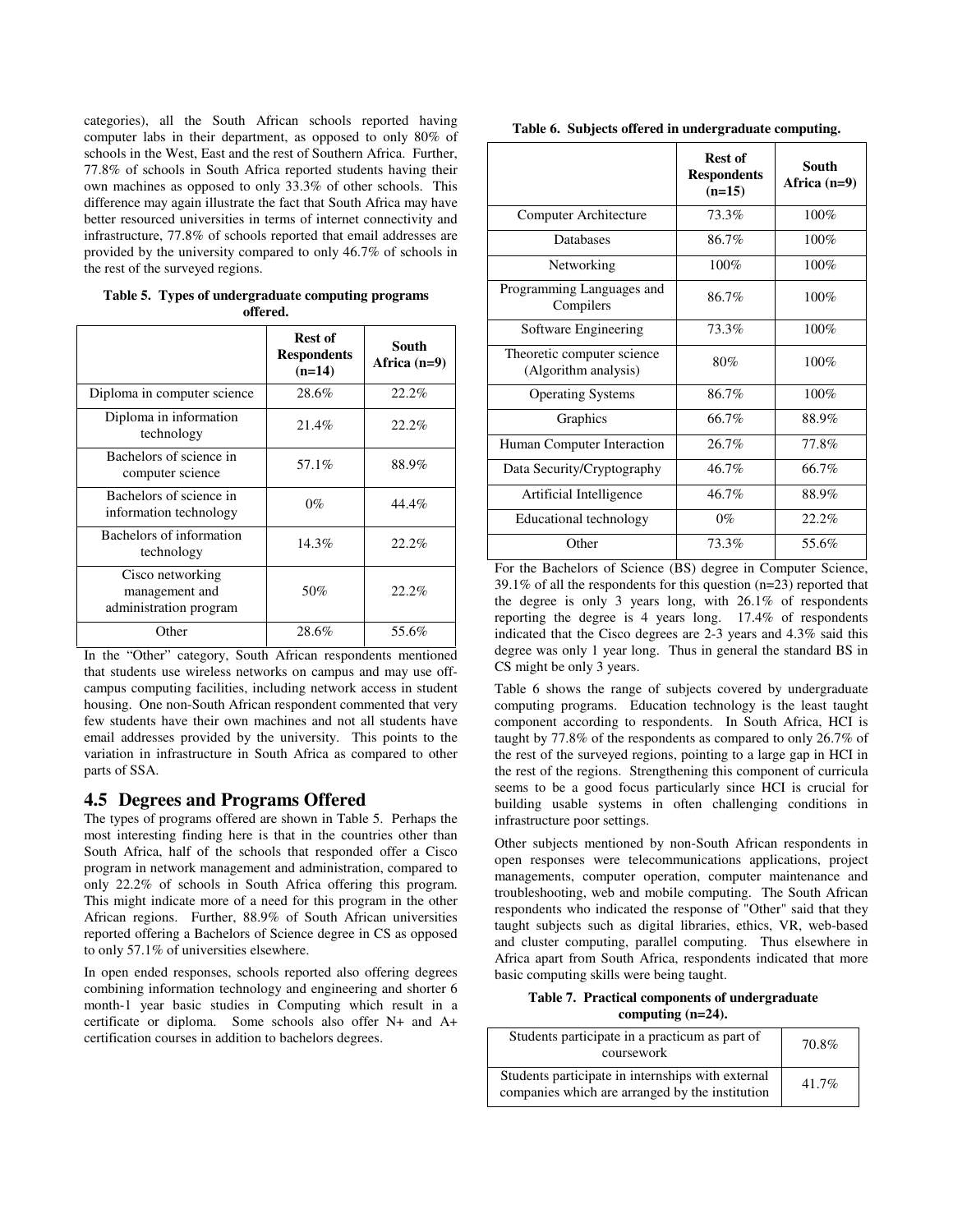| Students participate in internships with external<br>companies which they arrange themselves | 33.3%    |
|----------------------------------------------------------------------------------------------|----------|
| No internship component                                                                      | 37.5%    |
| Other (please specify)                                                                       | $16.7\%$ |

We asked participants about the practical portions of their undergraduate computing offerings as seen in Table 7. Most participants (70.8%) said that students do a practicum as part of coursework but far less reported students participating in internships arranged by the institute or by the students themselves.



**Figure 5**. **Parties responsible for implementing curriculum changes (n=24).** 

Finally, we enquired about how each department makes changes to their undergraduate computing curricula and the results are shown in Figure 5. Most respondents (79.2%) indicated the changes to the undergraduate computing curricula are made by a committee. Any changes to the computing curricula therefore depends on the pace at which committee approve changes. We did not ask respondents if there is room to experiment with the curricula of certain courses. For the respondents who indicated a response of "Other", most stated that the curricula was driven by ACM and IEEE standards or in some cases by standards laid out by the British Computer Society. One respondent also mentioned that the curricula changes need to be ratified by the University senate.

## **4.6 Curricula Changes in SSA**

From our open ended responses, one main theme emerged regarding CS higher education curricula. Most respondents reported that they were trying to make curricula changes to make the CS higher education more locally relevant or that they desired this change. Some felt that their curricula needed no changes because they were structured according to ACM/IEEE standards or meeting with "international standards on the internet". Respondents also mentioned that curricula changes should take into account local industry needs to be "demand driven" so that graduates are able to "fit into the working environment". Respondents also emphasized the need to be aware of governmental restrictions and still meet international standards.

This theme suggests that a standardization body to address Africa specific needs may be required. Since there is no one size fits all type solution, this body could work on developing modules for curricula to meet specific needs. Two institutions did report that they were in the process of implementing streams in their BS in CS programs to be aligned with issues for developing countries and AIDS awareness, including topics on ethics and legal training.

Several obstacles to changing CS higher education in SSA were also mentioned in the open ended responses. Foremost, most respondents indicated that a general lack of resources and funding is still a huge barrier to CS higher education in SSA. Respondents reported lacking funding for teaching materials, equipment, staff salaries and internet infrastructure. Further, respondents reported that lack of funding made it more difficult to compensate and retain qualified faculty members. Addressing this issue seems difficult because it involves improving a country's overall spending on education and economy.

Another barrier that respondents indicated was that students entering CS higher education programs are not adequately prepared for university level CS, either usually because they lack fundamental mathematical skills, are "very new to computers when they enter university" or "have to start at a base level". Focusing on high school students and introducing CS courses at this level may reduce this obstacle to CS in higher education.

Other barriers cited included highlighting the fact that many SSA faculty are not adequately trained to teach CS. More staff development programs and curricula for these programs might be a future avenue of research for CS. Finally, SSA also faces problems of declining interest in CS and low retention rates. Thus CS educators working to address this need in the developed world have a lot to offer faculty in SSA institutions also wanting to overcome these education challenges. In fact, most respondents commented on the benefits that collaboration with a US institute might offer including to "strengthen curricula", provide "foreign input in new areas/tools" and "teaching methodologies".

## **5. DISCUSSION**

Based on our results, we discuss directions for CS curricula in SSA, changing the perceptions of value of CS higher education programs in this region and highlight the challenges of conducting a survey of this nature.

# **5.1 CS Curricula Directions**

Our initial explorations have highlighted possible "roles" for both CS departments and for computing graduates that a curriculum may have to support but more data is needed to generalize these results. In terms of CS departments, roles refers to the multiplicity of functions that a university fulfills, including providing courses that do not fit in with a westernized understanding of a "university" but may be considered part of a more technical or vocational school. In terms of CS graduates, roles refers to the career paths that CS graduates may follow in SSA. We elaborate on these roles below.

One issue reflected by our data is that in the universities surveyed, apart from South Africa, often a university fills multiple roles in that it not only offers three or four year undergraduate degrees but also shorter practical certificates or diploma courses, for example in PC management, which in more westernized countries is associated with vocational and technical schools.

Streamlining the CS curriculum for some countries in SSA then may have to include course structures for courses typically not accounted for by standardizing bodies in the west. Further, the development and introduction of these courses, indicates that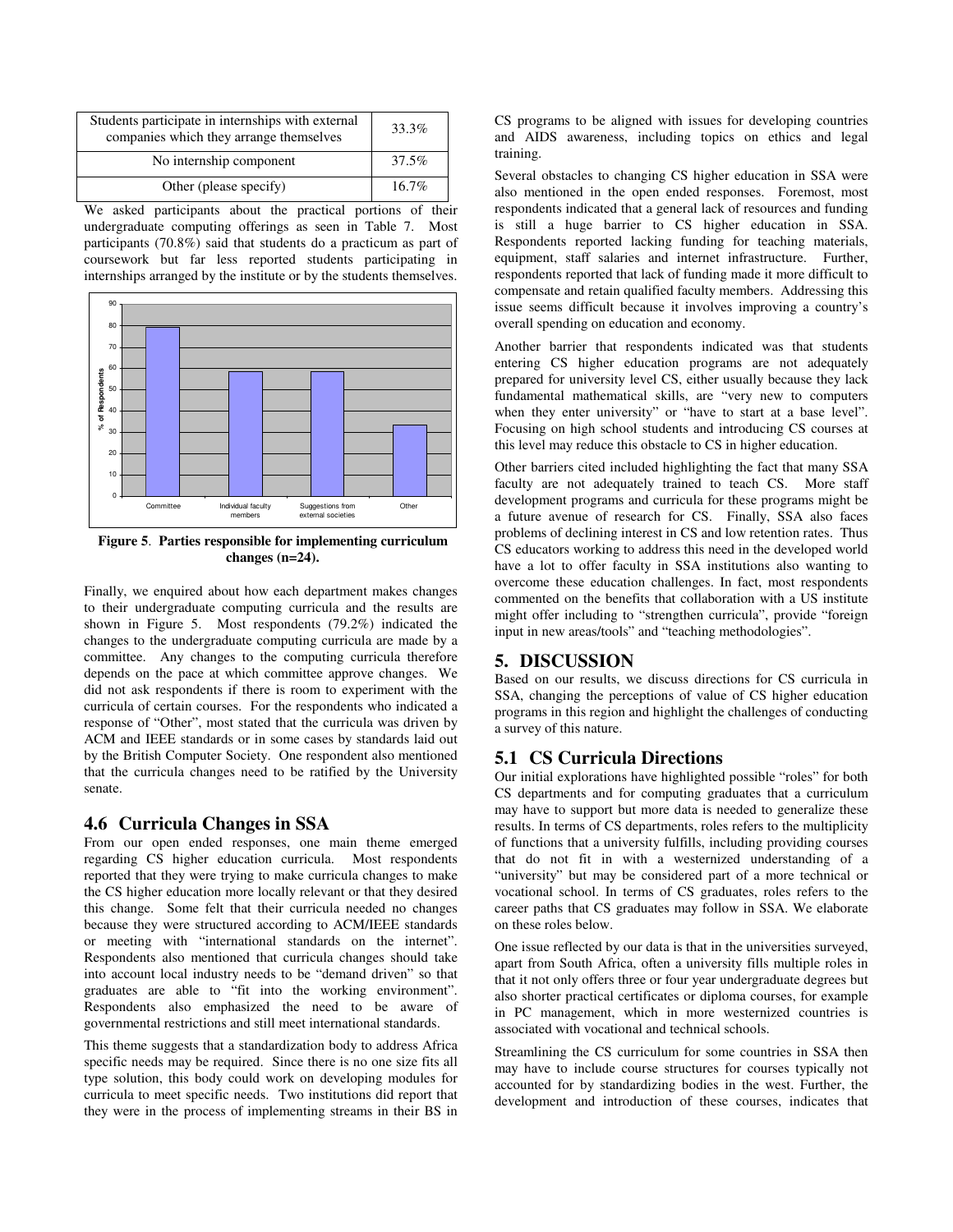some adaptation for local market is already occurring in many SSA institutions, sometimes driven by industry needs, for instance, in the Cisco programs. Perhaps more investment is needed in courses to support local graduates through shorter and more varied certificate and diploma courses on other useful content for fulfilling a career locally or internationally. For example, graduates may need CS focused courses that help them understand how to position and grow a business both locally and internationally. Pulling from multiple disciplines and integrating relevant materials from economics, business and so on in tailored short certificate courses might complement technology skills and help graduates gain the skills to increase their chances of success in the job market.

Specifically, we foresee two important career paths or roles for graduates that need to be supported by appropriate curricula, in shorter certificate courses or as modules in the mainstream CS curriculum. The roles we suggest here are general and by no means should be taken as a one size fits all. As mentioned earlier in this paper, the specific situation of the institute which adopts these roles will change how the curricula is adapted and appropriated. The two roles are that of entrepreneur and transnational.

The Entrepreneur role would require courses geared towards teaching business savvy, to create graduates that can contribute to the local economy by starting their own businesses, for example, teaching business accounting. Courses might also be tailored to teach ethics for the local context, for example, on the ethics and challenges on how to work with and develop solutions for underserved communities.

Supporting the transnational role in a CS curriculum would mean not constricting the curricula to local standards only so that graduates have the opportunity to not only study abroad but also compete in the international job market should they choose to.

Combining these roles, would allow graduates to start transnational businesses, also increasing participation in the global knowledge economy. Thus international foundations and universities wanting to invest in CS higher education in Africa, might wish to consider supporting these university and graduate roles by investing in curricula development programs designed to make shorter certificate courses and electives that help graduates make the most of the local situation to achieve success locally and elsewhere if desired. Moreover, to further enhance graduate skills, Human Computer Interaction courses and programs that teach students the importance of creating usable students will increase the likelihood of success of local systems and even for giving graduates more clout in the international job market.

Further research is need to determine whether there are other roles might be appropriate as well as the courses needed to support graduates wanting to follow these paths. Also, investing in these kinds of efforts from now would be beneficial, since introducing curricula changes is a long term process, being governed by committees, influenced by government and university restrictions.

## **5.2 Changing Perceptions**

Our results reflect embedded cultural values in the CS higher education curricula and we suggest that perceptions of value may have to change in order for CS higher education in SA to move forward in terms of meeting local needs. First, our results show among faculty there is a great desire to comply with international

standards for CS curricula. Using standards from ACM/IEEE, BCS and other non-African bodies is still perceived as having more value than having programs that are home-grown which may not comply with international standards. Fostering the sense of value in local standards and creating SSA bodies for standardization which are perceived as just as valuable as other international standards will help strengthen moves to develop CS curricula suited for local needs.

Second, there is no emphasis on a formal/informal internship program for students to gain industry experience while engaging in their studies yet there is a need to connect graduates more with industry. Developing a culture of programs to allow students to engage in industry internships during their studies might help strengthen graduate skills and also help place graduates when they complete their studies, and provide direct feedback from industry on how to streamline CS curricula for local needs.

Third, women are still under-represented in computing. Investing in programs that change perceptions of women as empowered individuals who can wield technology, particularly in more patriarchal societies may indirectly affect and attract more women to CS higher education.

Changing perceptions through empowerment campaigns focused on creating a sense of value in SSA CS education standards and culture is therefore a worthwhile investment in SSA higher education in general.

# **5.3 Challenges of CS Higher Education Research in SSA**

Conducting a survey of multiple institutions in Sub-Saharan Africa was not trivial. Difficulties with the survey included the time-consuming process of compiling a contact list to which to deploy the survey to our knowledge no list or database of CS departments along with contact information in SSA exists.

Furthermore, harvesting emails addresses from the web was difficult and near-impossible at times. Many universities or CS departments did not have a web presence at all, and those that did, had minimal or incomplete information in most cases and those not in English, our own mother tongue had to be translated using web based language translation tools.

We were surprised that almost all our respondents preferred to complete the survey online as opposed to in email format because we assumed internet connectivity in many parts of SSA would be poor as indicated by previous research [36]. However, we did notice subtle indicators of a lack of or unreliable internet infrastructure and this may have affected survey response by causing emails to bounce. For instance, many of the people that we contacted had email addresses from commercial sites like Yahoo! and MSN's Hotmail.

In sum, conducting a large scale survey seems to require an on the ground presence or partners in each of the institutions one is interested in.

## **6. CONCLUSION**

Strong CS higher education programs are important to create skilled CS graduates for the SSA region who can help develop locally relevant technologies for their countries and also technologies for export to other countries. To understand more about the current state of CS higher education in SSA, we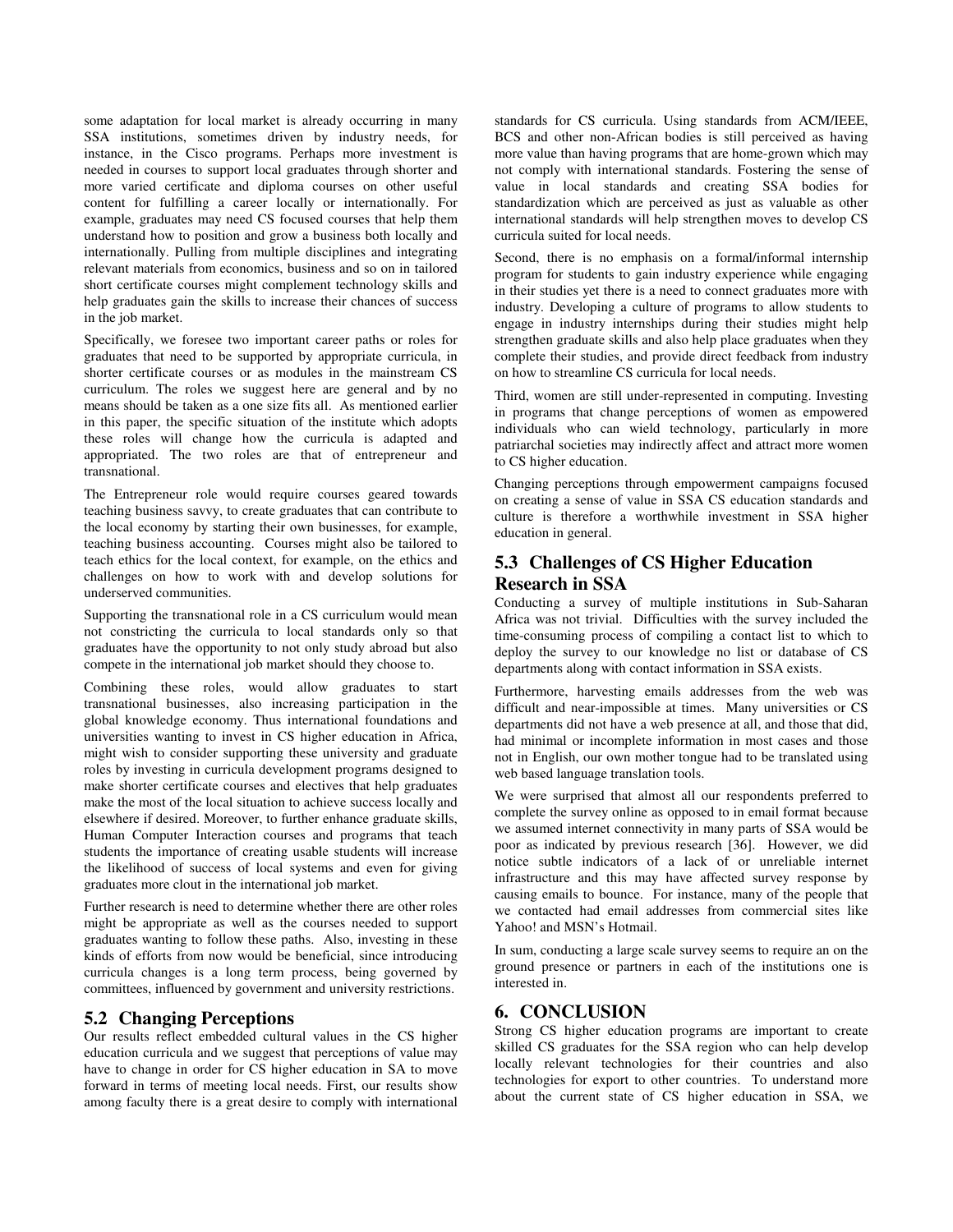presented and discussed the results of a survey of CS higher educators representing 15 different countries.

We suggest that investing in programs to help universities fulfill responsibilities of both a university and technical school may be beneficial. Coupled with this, developing locally tailored courses to support graduates to become entrepreneurs and to be skilled enough to work internationally are needed. Further, fostering a sense of value in local standards and curricula tailored for SSA through empowerment and media campaigns may indirectly help strengthen CS programs.

Finally, we reflected on the challenges of conducting this survey such as dealing with respondents living in regions with poor internet connectivity. We offer our work as initial exploration and we hope to spark further research in this area.

## **7. ACKNOWLEDGMENTS**

We would like to thank the GVU Center at the Georgia Institute of Technology for funding this project and all our participants for helping us with the survey, and sharing this data with colleagues.

#### **8. REFERENCES**

- [1] The United Nations, The Millennium Development Goals Report 2005. 2005: New York.
- [2] United Nations, Per Capita GDP in US Dollars, in United Nations Statistics Division. 2005, http://unstats.un.org.
- [3] The World Bank, Information and Communications Technologies for Development (ICT4D): Global Trends and Policies. 2006: Washington DC, USA.
- [4] International Telecommunication Union, World Telecommunication/ICT Development Report 2006: Measuring ICT for Social and Economic Development (Executive Summary). 2006.
- [5] CRA, Taulbee Survey. 2005, http://www.cra.org/statistics/.
- [6] ACM and IEEE, Computing Curricula 2001. 2001, http://www.sigcse.org/cc2001/cs-executive-summary.html.
- [7] National Science Foundation, Science and Engineering Degrees: 1966-2004. 2007, http://www.nsf.gov/statistics/nsf07307/pdf/nsf07307.pdf.
- [8] Statistics Canada, http://www.statcan.ca/. Accessed April 2007.
- [9] Towell, E., Teaching ethics in the software engineering curriculum, in 16th Conference on Software Engineering Education and Training. 2003, IEEE.
- [10] V. Galpin, I.S., and P. Chen, Learning styles and personality types of Computer Science students at a South African university, in to appear in Proceedings of the 12th annual SIGCSE conference on Innovation and Technology in Computer Science Education. 2007, Dundee, Scotland,.
- [11] Rauchas, S., et al., Language performance at high school and success in first year computer science SIGCSE Bull. , 2006. 38(1): p. 398-402.
- [12] The World Bank, Constructing Knowledge Societies: New Challenges for Tertiary Education. 2002.
- [13] Samoff, J. and B. Carrol. The Promise of Partnership and Continuities of Dependence: External Support to Higher

Education in Africa. in 45th Annual Meeting of the African Studies Association. 2002. Washington D.C.: Funded by The Rockefeller Foundation.

- [14] Willinsky, J., et al., Access to Research in Cameroonian Universities. Electronic Journal of Information Systems for Developing Countries, 2005. 21(2): p. 1-15.
- [15] Kessy, D., M. Kaemba, and M. Gachoka. The reasons for under use of ICT in education: in the context of Kenya, Tanzania and Zambia. in Fourth IEEE International Workshop on Technology for Education in Developing Countries, 2006. 2006.
- [16] UNESCO Institute for Statistics, Global Education Digest: Comparing Education Statistics Across the World. 2006: Montreal.
- [17] Brock-Utne, B., Globalisation of learning--the role of the universities in the south: with a special look at sub-Saharan Africa. International Journal of Educational Development, 1996. 16(4): p. 335-346.
- [18] UNESCO, Education for All: Global Monitoring Report 2006. 2006.
- [19] Kvasny, L., et al. Information Technology Education and Employment for Women in Kenya. in SIGMIS-CPR. 2006. Claremont, California, USA: ACM.
- [20] Saint, W., Tertiary Distance Education and Technology in Sub-Saharan Africa. 2000, The World Bank.
- [21] Duffy, T.M. and J.R. Kirkley, Introduction: Theory and Practice in Distance Education, in Learner-Centered Theory and Practice in Distance Education, T.M. Duffy and J.R. Kirkley, Editors. 2004, Lawrence Erlbaum Associates: Mahwah, New Jersey.
- [22] Amutabi, M.N. and M.O. Oketch, Experimenting in distance education: the African Virtual University (AVU) and the paradox of the World Bank in Kenya. International Journal of Educational Development 2003. 23: p. 57-73.
- [23] Muianga, X., Blended online and face-to-face learning: A pilot project in the Faculty of Education, Eduardo Mondlane University. International Journal of Education and Development using ICT, 2005. 1(2).
- [24] Giannini-Gachago, D. and G. Seleka, Experiences with international online discussions: Participation patterns of Botswana and American students in an Adult Education and Development course at the University of Botswana. International Journal of Education and Development using ICT, 2005. 1(2).
- [25] Keats, D.W. and M.A. Beebe. Addressing digital divide issues in a partially online masters programme in Africa: the NetTel@Africa experience. in Advanced Learning Technologies. 2004: IEEE.
- [26] AVOIR, http://avoir.uwc.ac.za. Accessed October 2006.
- [27] Witten, I.H., Digital libraries for the developing world Interactions, 2006. 13(4): p. 20-21.
- [28] CISCO, http://www.cisco.com/web/learning/netacad/digital\_divide/in dex.html. Accessed April 2007.